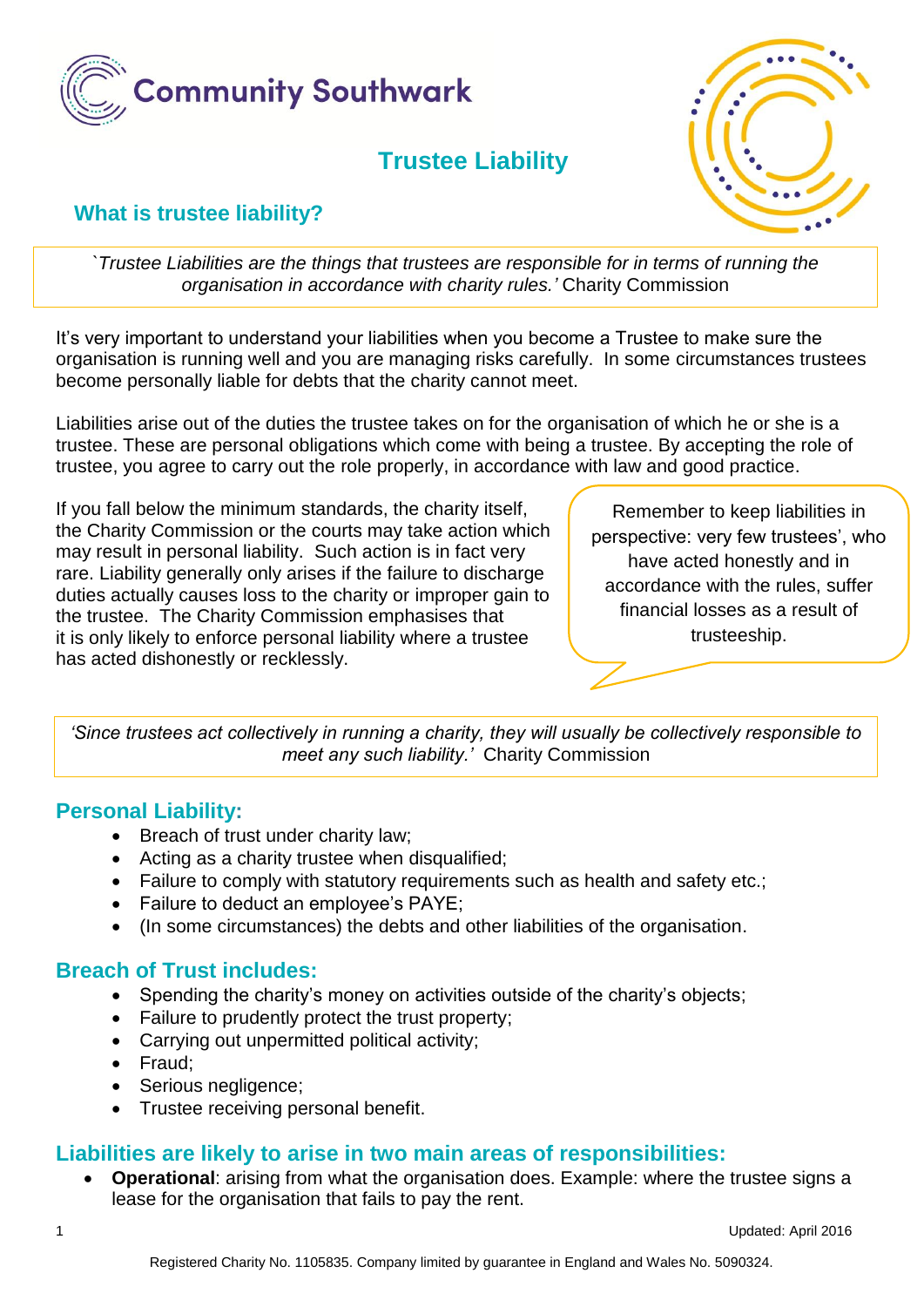**Governance:** arising from the duties that a trustee has. Example: where a trustee had entered into a contract with an organisation that benefited him and he had to repay the improperly obtained profit.

## **Trustee liability depends on what type of charity it is:**

Charities can limit their liability by becoming incorporated; this usually means becoming a charitable company, i.e. registering both with the Charity Commission and with Companies House as a Charity Limited by Guarantee. **It is a good idea if the charity is involved in areas which create risks**, for example, signing leases and taking on staff. However the charity **must be sure it has the administrative capacity to comply with the registration requirements.**

Once registered, the organisation becomes a 'corporate person'. Trustees are then simply the means by which that corporate person makes decisions. It is not the trustee that does the act or takes on the liability, but the organisation. If things go wrong, it is the organisation against which the claim lies in most circumstances, even if the trustee signed the lease or other document creating the liability. Trustees' liability is limited to a token amount, often £1 or £10.

The problems with incorporation include more complex documentation, obligation to comply with rules regarding registration and remaining registered and potential costs of set up and winding up. Incorporation therefore may limit the liability of the trustees as individuals, but it **creates new responsibilities for the organisation – and trustees will be liable if these are unfulfilled**.

If an organisation does not have limited liability, the risks that affect the organisation may become risks for the trustees. This happens where the organisation has not got the funds to effectively protect the trustee. This is particularly true for **operational liabilities**; if the charity is incorporated, then operational liabilities fall on the organisation. If the organisation cannot meet the liability, it may have to be wound up but the trustees are not liable. If the charity is not incorporated and cannot meet its obligations, the trustee is liable.

However **not all risks are covered by incorporation** and trustees may still be liable in:

- **Statutory penalties** and prosecutions e.g. health and safety.
- **Authorised wrongs** i.e. if a trustee authorises another person to act in a way which causes loss or damage to the charity (libel, trespass etc.).
- **Duties in solvency**, i.e. continuing to trade when the organisation is or will inevitably become insolvent. Once an incorporated body becomes insolvent, the duties of its trustees are to ensure that creditors are protected and that no steps are taken which would prejudice creditors or increase their losses.

→ Learn more: Charity Commission (CC's) *[Choosing and Preparing a Governing Document](http://www.charitycommission.gov.uk/detailed-guidance/registering-a-charity/choosing-and-preparing-a-governing-document-cc22/)* (CC22)

→ Learn more about organisational form at NCVO's Get Legal website.

#### **Governance liabilities arise from the Duties of Trustees:**

Trustees have certain duties and it's important to understand these. These duties are the minimum standards that the Charity Commission requires of Trustees to run the organisation properly. By becoming a trustee, you agree to abide by them. It is essential that Trustees protect themselves from risk by understanding duties, and fulfilling them.

There are three main legal duties:

 **Duty of Compliance** – complying with the law of the land, charity law and other relevant laws affecting your organisation.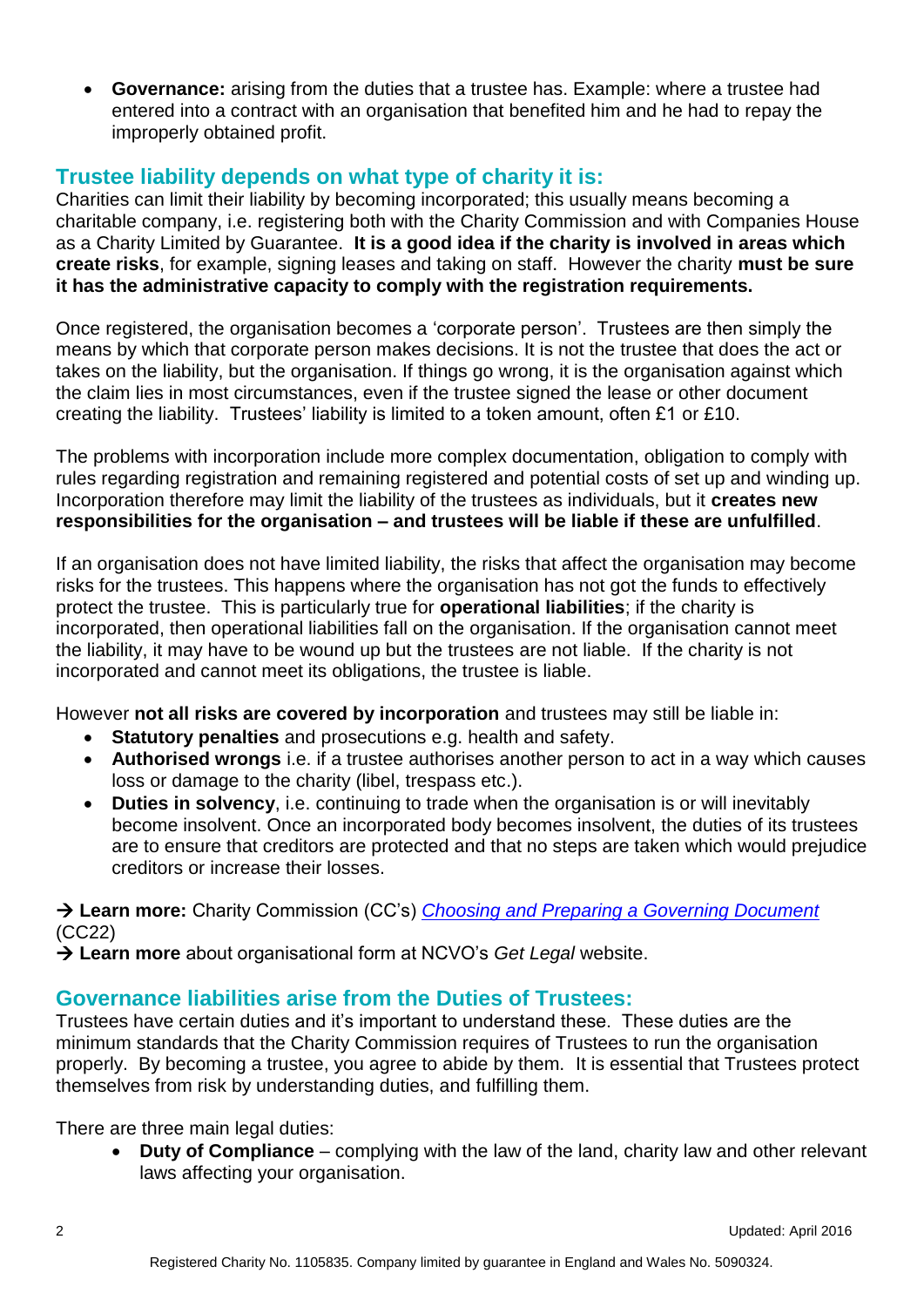- **Duty of prudence**  ensuring the charity finances are used appropriately, prudently and lawfully in accordance with the charity's objects
- **Duty of Care** statutory duty which means trustees must give enough time and energy and use their skills and experience to carry out their duties as trustees.

These duties include:

- **Managing conflicts of interest**: i.e. not participating in decisions where the Trustee has a personal interest at stake.
- **Not accepting personal benefit**, including direct or indirect benefit, very broadly defined. Repayment of actual expenses incurred is acceptable, but all other payments and nonfinancial benefits should be treated with extreme caution.
- **Following the governing document**: acting only within the charity's objects (stated purposes), and powers (actions authorised within the document). It is not sufficient to act in a way which seems sensible or appropriate, unless this is permitted by the governing document.
- **Safeguarding assets** to ensure they are not lost or devalued, including making decisions with appropriate expertise (e.g. investment decisions). Also to ensure all assets are used only to advance the stated purposes (objects) of the charity.
- **Acting prudently** to ensure the organisation remains solvent and activities do not put the organisation's reputation or assets at risk. Recognising that it is for Trustees, not anyone else, to think through the implications of issues facing the organisation.
- **Acting with care** involves not only using such care as is reasonable in the circumstances, but ensuring decisions are made with appropriate knowledge or skill. Recognise where trustees lack the knowledge to make appropriate decisions, and should seek external advice.
- **Acting collectively** decisions must be taken by the trustee board together and not be delegated to individuals, unless this is expressly allowed by the governing document.
- **Ensuring restrictions** on funds are observed so that money received for a specific purpose is only used for that purpose. If trustees authorise use of restricted funds for other purposes they may be personally liable

**Learn more**: CC's *[The Essential Trustee: What you need to know](http://www.charitycommission.gov.uk/detailed-guidance/trustees-staff-and-volunteers/the-essential-trustee-what-you-need-to-know-cc3/) (CC3)*

**Learn more:** CC's *[The Hallmarks of an Effective Charity](http://www.charitycommission.gov.uk/detailed-guidance/managing-your-charity/the-hallmarks-of-an-effective-charity-cc10/)* (CC10)

## **Ways for Trustees to mitigate risk from Governance Liabilities:**

It is essential to **gain a real understanding of your constitution** and constantly keep it in mind when making decisions. This will help you assess whether the constitution sufficiently protects you or if it needs to be changed. It will also help you to focus on always acting in accordance with the charity's objects and powers. Make sure you understand what your objects and powers allow you to do. If you have any doubts about what it says, seek professional advice. If the governing document has inappropriate restrictions, a trustee ought to put in hand the steps necessary to amend those objects. This would normally require Charity Commission consent.

## **Learn more:** Charity Commission's *[Choosing and Preparing a Governing Document](http://www.charitycommission.gov.uk/detailed-guidance/registering-a-charity/choosing-and-preparing-a-governing-document-cc22/) (CC22)*

**Monitor finances closely** to ensure the organisation can fulfil its financial commitments. Remember that audit is a review of what happened in the past; insolvency is a risk in the future. Good budgeting, cash flow projections and monitoring are key to understanding your solvency. Trustees should:

- ensure that they receive regular, up-to-date financial reports
- always ensure that they understand the financial position
- take advice if there are any issues that are not clear to them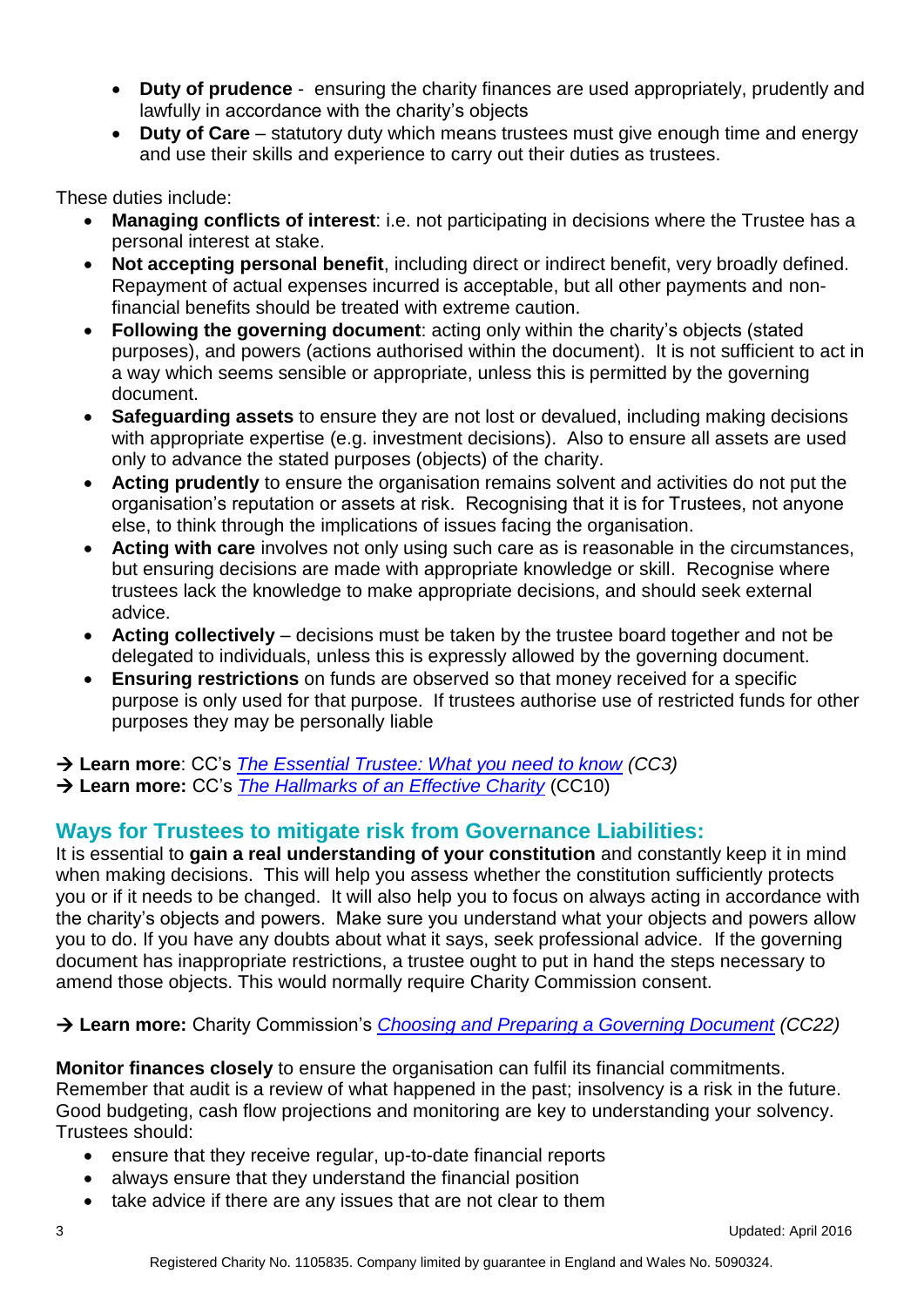• if they think insolvency may be a risk, take advice from their solicitor or accountant.

 **Learn more:** CC's *[Managing Financial Difficulties and Insolvency in Charities](http://www.charitycommission.gov.uk/detailed-guidance/money-and-accounts/managing-financial-difficulties-and-insolvency-in-charities-cc12/) - (CC12)* **Learn more:** CC's *[Managing charity assets and resources: an overview for trustees](http://www.charitycommission.gov.uk/detailed-guidance/money-and-accounts/managing-charity-assets-and-resources-an-overview-for-trustees-cc25/) (CC25)*

A regular **review of the possible ways in which you might lose money** will highlight the need to take appropriate action. This might include:

- maintaining a register of assets
- checking that there was adequate insurance cover
- organising a regular review of investments with professional advice.

Trustees must be satisfied that there are **effective procedures for ensuring that restricted funds only get spent on the correct purpose** and that this can be documented.

**Learn more:** CC's *[Internal Financial Controls for Charities](http://www.charitycommission.gov.uk/running-a-charity/money-and-accounts/handling-money-safely/) (CC8)*

Be wary of **personal benefit** that's not repayment of expenses

**Learn more:** CC's *[Trustee expenses and payments](http://www.charitycommission.gov.uk/detailed-guidance/money-and-accounts/trustee-expenses-and-payments-cc11/) (CC11)*

You may well need **delegation arrangements**. Make sure they are adequate to deal with emergency situations, clearly set out in writing and authorised appropriately.

**Learn more:** CC's *Vicarious [liability of a charity or its trustees](http://www.charitycommission.gov.uk/detailed-guidance/protecting-your-charity/vicarious-liability-of-a-charity-or-its-trustees/)*

The starting point is a **really effective induction** for new trustees. Giving people the material is not enough. You need a programme of induction which takes people through the material in the pack, ensures they understand it, and introduces them to the activities, premises and people of the charity. Induction needs to be followed up by regular training for trustees.

#### **Liability for operational risks**

Operational liabilities are liabilities incurred by the organisation because of **what the organisation does**. Unlike governance duties, they do not arise from the trustees' personal duties. Where operational liabilities ultimately fall, if the organisation cannot discharge them, depends in most cases on whether the charity is incorporated (see above).

If the charity is incorporated, then operational liabilities generally fall on the organisation. If the organisation cannot meet the liability, it may have to be wound up. But the trustees are not liable.

If the charity is not incorporated and cannot meet its obligations, the trustee is liable

Because operational liabilities arise out of what the charity does or does not do, there is an enormous range of acts or omissions that could cause liability. The services you provide, the property you own, the staff you employ, the statements and publications you produce, the people you interact with, the co-operations and collaborative relationships you enter into, the contracts you sign, the funding agreements you enter into and the advice your organisations give all carry potential liability for the organisation.

In most cases incorporation, care and insurance are the answers to reducing the risk of personal liability.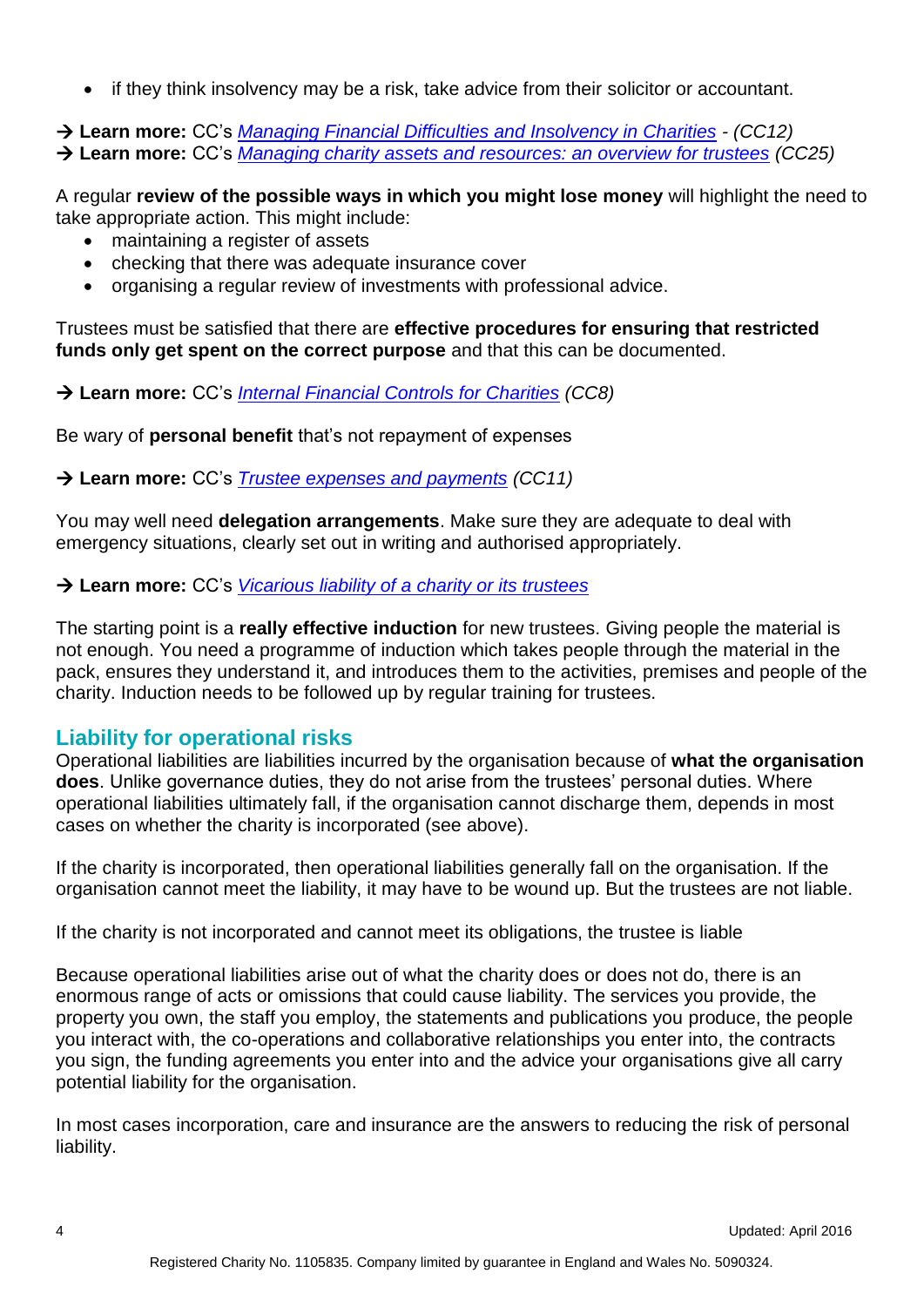## **Operational Liabilities to staff and volunteers**

As soon as an organisation employs staff, the level of risks that it faces goes up substantially, and these duties can change rapidly as employment law changes. Key duties and therefore liabilities include:

- financial obligations which include salary, pension, holiday and redundancy pay
- procedural duties, the need to provide disciplinary grievance and other appropriate procedures
- paper work requirements, the obligation to provide a contract or terms and conditions of employment setting out required statutory information
- insurance requirements, not only the need to effect the statutory required employers' insurance but also the need to consider a range of other insurances such as fidelity and personal injury cover
- duties of care particularly under health and safety legislation
- equal opportunities obligations including obligations not to discriminate on the basis of race, sex, age, religion or disability
- a variety of other statutory obligations, for example, not to employ workers who do not have the right to work in this country.

Employment of staff is one of the key indicators of the need for an organisation very seriously to consider incorporating (see above). Even with incorporation, there can be personal liability, for example, a staff member may make a claim against a trustee in the employment tribunal alleging discrimination. Here the solution is trustee indemnity insurance (see below), which covers such a claim.

## **Managing operational liabilities**

The key tools for managing organisational liabilities include:

- insurance (see below)
- acting carefully and thinking about risk
- building financial reserves
- excluding personal liability in agreements and leases where possible
- not taking on long-term commitments
- taking professional advice
- having effective risk management procedures
- seeking Charity Commission or Court relief (which has the power to relieve trustees of liabilities in certain circumstances)
- resignation from the board of an organisation that does not take managing risk seriously
- reviewing the governing document to ensure it contains the widest permitted indemnity provisions, which provide that a trustee is reimbursed if he or she suffers loss or costs in a wide but not unlimited range of circumstances.

**Learn more:** CC's *[Charities and Risk Management](http://www.charitycommission.gov.uk/detailed-guidance/protecting-your-charity/charities-and-risk-management-cc26/) (CC26)*

#### **Insuring trustees**

It is possible to obtain an insurance policy to cover some of the governance and some operational liabilities of trustees and of directors discussed in this guidance. This is called **trustee indemnity insurance.**

Insuring a trustee confers a benefit on the trustee, not the organisation. Although this is a personal benefit, it is acceptable in charity law provided the cost is reasonable and trustees are sure it's in the best interests of the charity. In some rare instances, a charity's constitution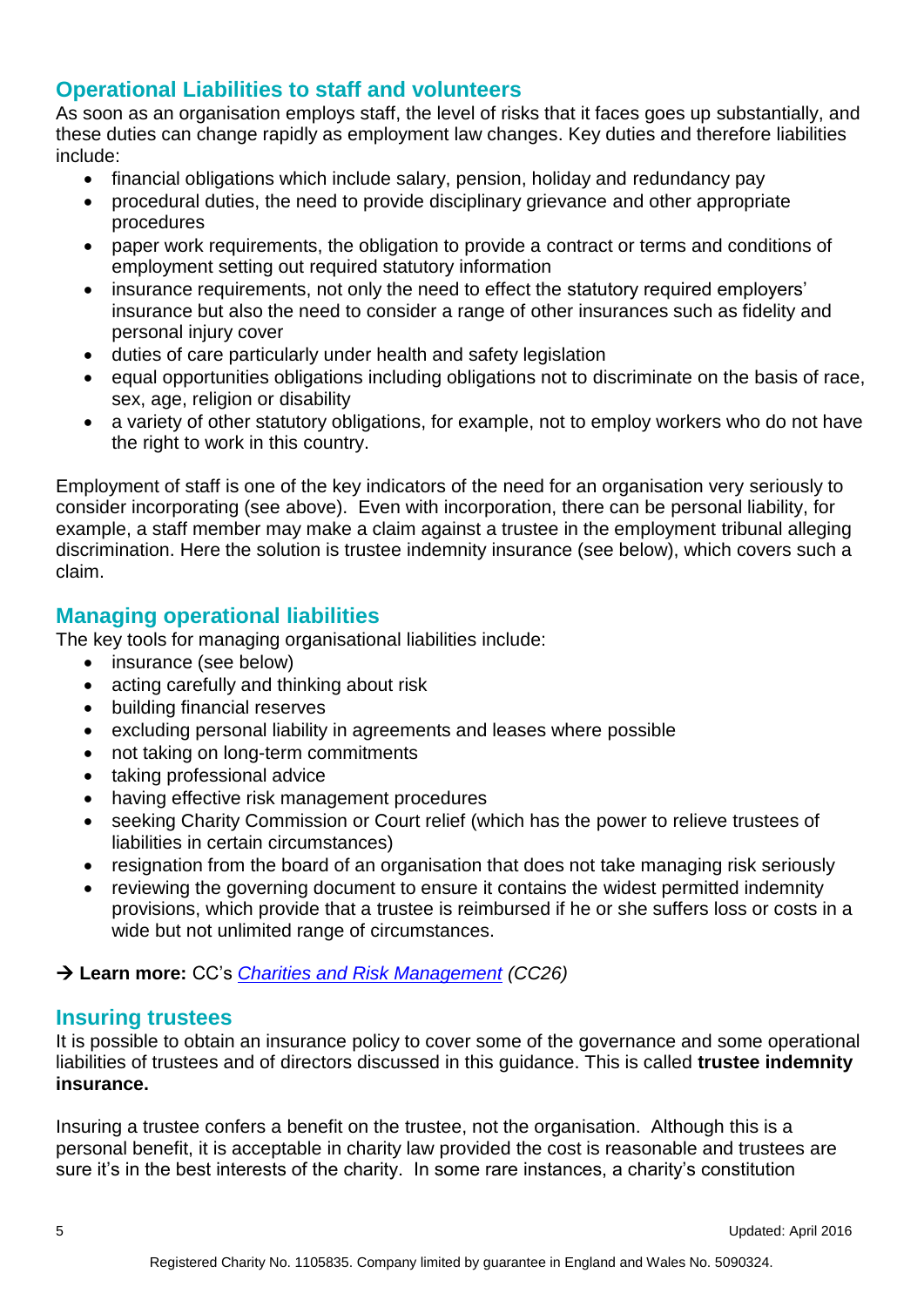expressly forbids the purchase of Trustee Indemnity insurance and in this case the charity must approach the Charity Commission for permission to buy Trustee indemnity Insurance.

As with any insurance policy, it is vital to recognise exactly what trustee insurance actually covers. Typically it covers:

- omission or negligence
- breach of statutory duty
- errors in investment decisions
- breach of trust
- libel and slander
- wrongful trading
- a wrongful act in respect of an employee (e.g. discriminatory behaviour).

Like any insurance, it will have in the detail of the policy a number of exceptions and limitations and you need to fully understand the extent of these – there will be a wide range of risks it does not cover, for example it will generally:

- not cover personal liability of trustees for claims under contracts or leases
- not provide protection against financial claims or debt which the organisation cannot meet
- not protect against situations where the trustee could be described as having been reckless

For this reason many organisations do not take out trustee indemnity insurance. However sometimes people whose skills you need will not join your board unless you have the insurance. In those circumstances, you may consider it a worthwhile premium to pay to get that person to agree to join the board of trustees.

## **Insuring the organisation**

Insurance of the organisation and its activities and assets is always an important duty for trustees. Clearly it is all the more vital if the organisation is not incorporated since uninsured liabilities not met by the organisation will become trustee liabilities. Trustees should be careful to ensure that they know that the organisation is properly insured. Key steps to achieving this are:

- understanding what the full range of the organisation's activities are
- considering what sort of insurance is appropriate to cover these
- getting professional advice on appropriate insurance policies
- ensuring that they are kept up to date and premiums are paid
- regular review of the scope and adequacy of insurance arrangements.

## **Learn more**: CC's *[Charities and Insurance](http://www.charitycommission.gov.uk/detailed-guidance/protecting-your-charity/charities-and-insurance-cc49/) (CC49)*

#### **Resources from the Charity Commission**

[The Essential Trustee: What you need to know](http://www.charitycommission.gov.uk/detailed-guidance/trustees-staff-and-volunteers/the-essential-trustee-what-you-need-to-know-cc3/) (CC3) – specifically Section I: If Things Go Wrong. [Internal Financial Controls for Charities](http://www.charitycommission.gov.uk/running-a-charity/money-and-accounts/handling-money-safely/) (CC8) [The Hallmarks of an Effective Charity](http://www.charitycommission.gov.uk/detailed-guidance/managing-your-charity/the-hallmarks-of-an-effective-charity-cc10/) (CC10) [Trustee expenses and payments](http://www.charitycommission.gov.uk/detailed-guidance/money-and-accounts/trustee-expenses-and-payments-cc11/) (CC11) [Managing Financial Difficulties and Insolvency in Charities](http://www.charitycommission.gov.uk/detailed-guidance/money-and-accounts/managing-financial-difficulties-and-insolvency-in-charities-cc12/) (CC12) – specifically Section E: Liability of Trustees [Choosing and Preparing a Governing Document](http://www.charitycommission.gov.uk/detailed-guidance/registering-a-charity/choosing-and-preparing-a-governing-document-cc22/) (CC22) [Managing charity assets and resources: an overview for trustees](http://www.charitycommission.gov.uk/detailed-guidance/money-and-accounts/managing-charity-assets-and-resources-an-overview-for-trustees-cc25/) (CC25) [Charities and Risk Management](http://www.charitycommission.gov.uk/detailed-guidance/protecting-your-charity/charities-and-risk-management-cc26/) (CC26) [Charities and Insurance](http://www.charitycommission.gov.uk/detailed-guidance/protecting-your-charity/charities-and-insurance-cc49/) (CC49) – specifically sections D and E [Vicarious liability of a charity or its trustees](http://www.charitycommission.gov.uk/detailed-guidance/protecting-your-charity/vicarious-liability-of-a-charity-or-its-trustees/)